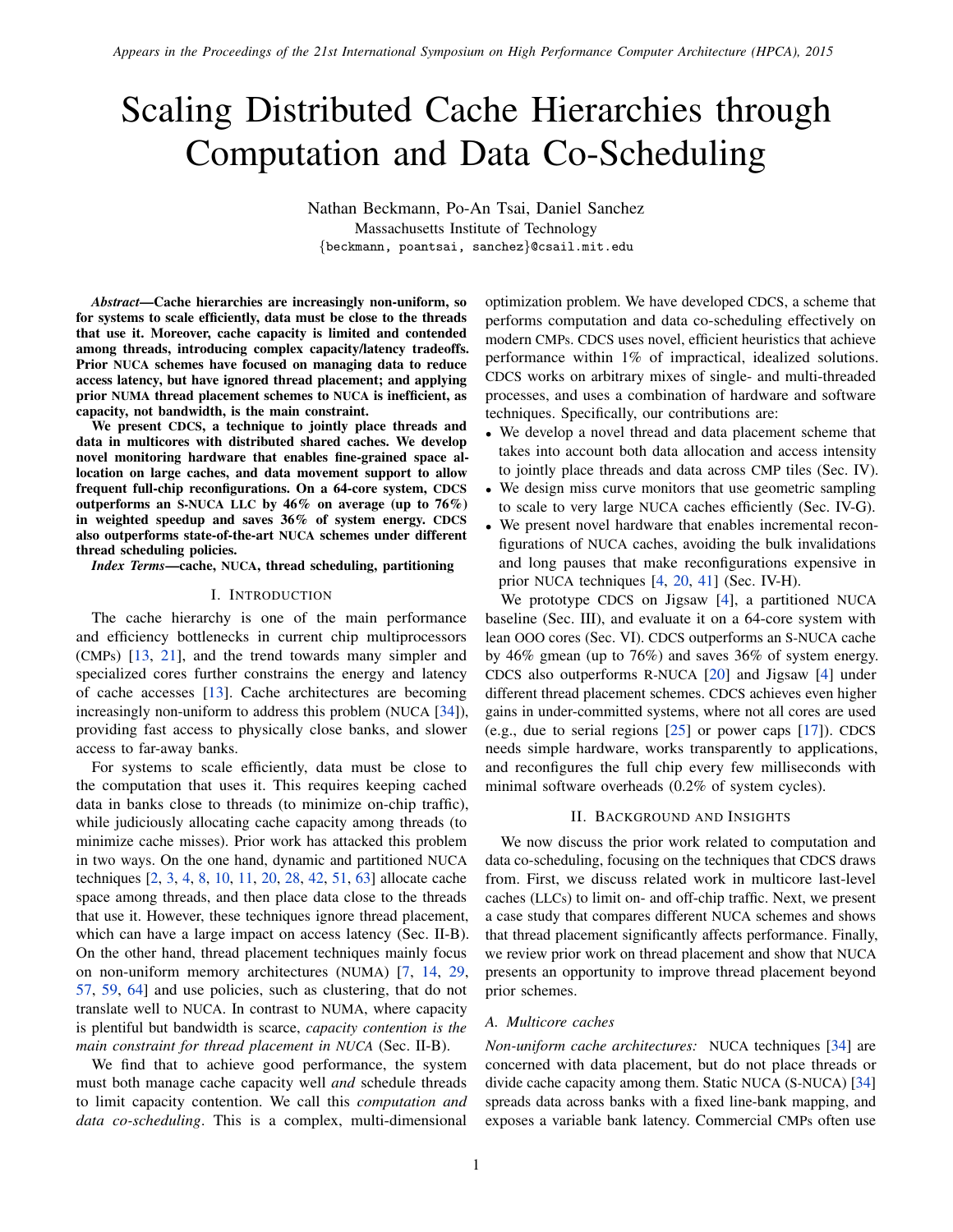<span id="page-1-1"></span>

Figure 1: Case study: 36-tile CMP with a mix of single- and multi-threaded workloads (omnet×6, milc×14, 8-thread ilbdc×2) under different NUCA organizations and thread placement schemes. Threads are labeled and data is colored by process.

miss curves.

S-NUCA [\[35\]](#page-12-23). Dynamic NUCA (D-NUCA) schemes adaptively place data close to the requesting core [\[2,](#page-12-3) [3,](#page-12-4) [8,](#page-12-6) [10,](#page-12-7) [11,](#page-12-8) [20,](#page-12-9) [28,](#page-12-10) [42,](#page-12-11) [51,](#page-12-12) [63\]](#page-12-13) using a mix of placement, migration, and replication techniques. Placement and migration bring lines close to cores that use them, possibly introducing capacity contention between cores depending on thread placement. Replication makes multiple copies of frequently used lines, reducing latency for widely read-shared lines (e.g., hot code) at the expense of some capacity loss.

Most D-NUCA designs build on a *private-cache baseline*, where each NUCA bank is treated as a private cache. All banks are under a coherence protocol, which makes such schemes either hard to scale (in snoopy protocols) or require large directories that incur significant area, energy, latency, and complexity overheads (in directory-based protocols).

To avoid these costs, some D-NUCA schemes instead build on a *shared-cache baseline*: banks are not under a coherence protocol, and virtual memory is used to place data. Cho and Jin [\[11\]](#page-12-8) use page coloring to map pages to banks. R-NUCA [\[20\]](#page-12-9) specializes placement and replication policies for different data classes (instructions, private data, and shared data), outperforming prior D-NUCA schemes. Shared-baseline schemes are cheaper, as LLC data does not need coherence. However, remapping data is expensive as it requires page copies and invalidations.

*Partitioned shared caches:* Partitioning enables software to explicitly allocate cache space among threads or cores, but it is not concerned with data or thread placement. Partitioning can be beneficial because applications vary widely in how well they use the cache. Cache arrays can support multiple partitions with small modifications [\[9,](#page-12-24) [38,](#page-12-25) [40,](#page-12-26) [53,](#page-12-27) [56,](#page-12-28) [62\]](#page-12-29). Software can then set these sizes to maximize throughput [\[52\]](#page-12-30), or to achieve fairness [\[44\]](#page-12-31), isolation and prioritization [\[12,](#page-12-32) [18,](#page-12-33) [32\]](#page-12-34), and security [\[47\]](#page-12-35).

Unfortunately, partitioned caches scale poorly because they do not optimize placement. Moreover, they allocate capacity to cores, which works for single-threaded mixes, but incorrectly accounts for shared data in multi-threaded workloads.

*Partitioned NUCA:* Recent work has developed techniques to perform spatial partitioning of NUCA caches. These schemes

<span id="page-1-2"></span>

Figure 2: Application Table 1: Per-app and weighted speedups for the mix studied.

milc

W<sub>Spdp</sub>

jointly consider data allocation and placement, reaping the benefits of NUCA and partitioned caches. However, they do not consider thread placement. Virtual Hierarchies rely on a logical two-level directory to partition the cache [\[41\]](#page-12-20), but they only allocate full banks, double directory overheads, and make misses slower. CloudCache [\[36\]](#page-12-36) implements virtual private caches that can span multiple banks, but allocates capacity to cores, needs a directory, and uses broadcasts, making it hard to scale. Jigsaw [\[4\]](#page-12-5) is a shared-baseline NUCA with partitionable banks and single-lookup accesses. Jigsaw lets software divide the distributed cache in finely-sized *virtual caches*, place them in different banks, and map pages to different virtual caches. Using utility monitors [\[52\]](#page-12-30), an OS-level software runtime periodically gathers the miss curve of each virtual cache and co-optimizes data allocation and placement.

### <span id="page-1-0"></span>*B. Case study: Tradeoffs in thread and data placement*

To explore the effect of thread placement on different NUCA schemes, we simulate a 36-core CMP running a specific mix. The CMP is a scaled-down version of the 64-core chip in [Fig. 3,](#page-3-1) with  $6\times 6$  tiles. Each tile has a simple 2-way OOO core and a 512 KB LLC bank. (See [Sec. V](#page-8-0) for methodology details.)

We run a mix of single- and multi-threaded workloads. From single-threaded SPEC CPU2006, we run six instances of omnet (labeled O1-O6) and 14 instances of milc (M1-M14). From multi-threaded SPEC OMP2012, we run two instances of ilbdc (labeled I1 and I2) with eight threads each. We choose this mix because it illustrates the effects of thread and data placement— [Sec. VI](#page-9-0) uses a comprehensive set of benchmarks.

[Fig. 1](#page-1-1) shows how thread and data are placed across the chip under different schemes. Each square represents a tile. The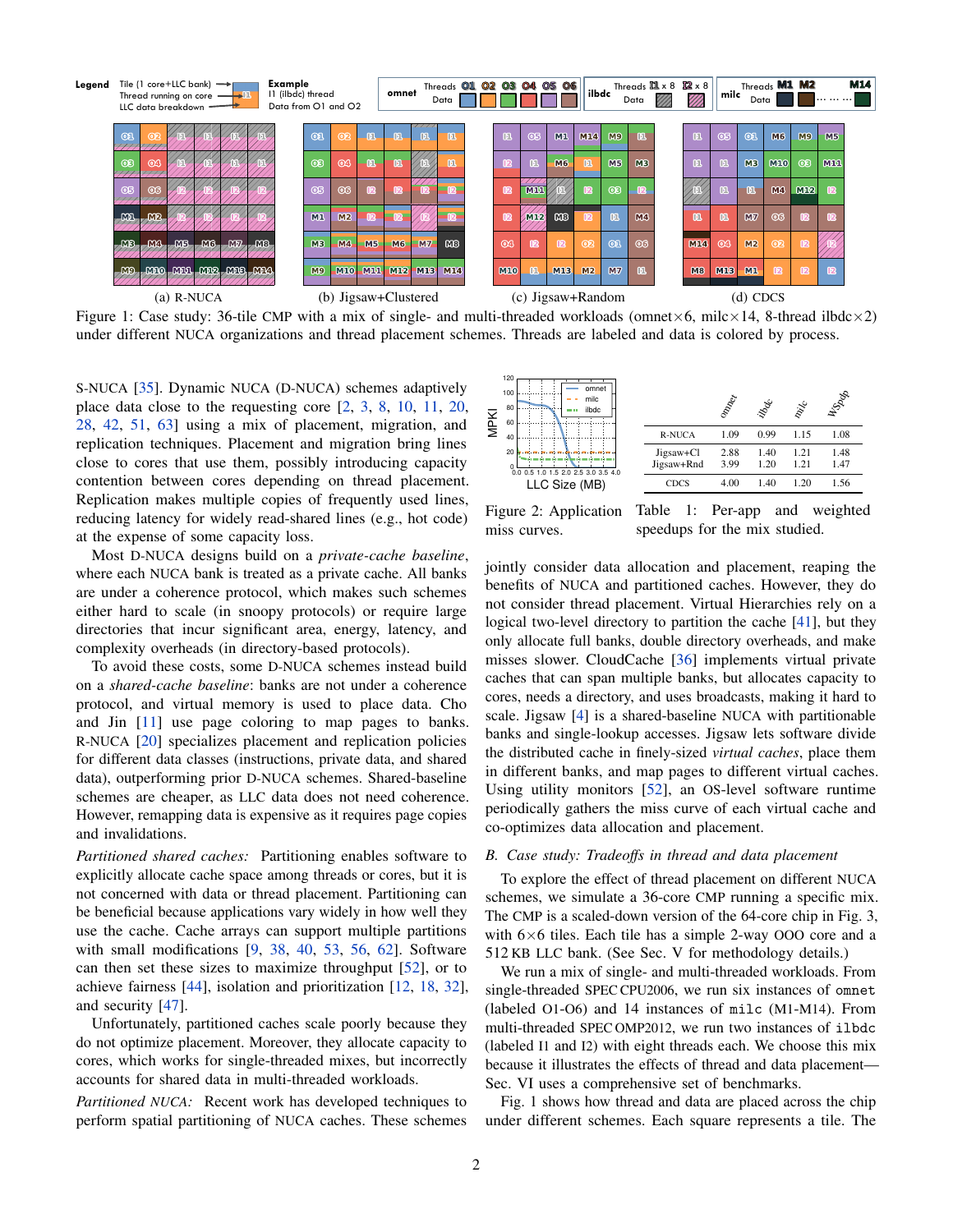label on each tile denotes the thread scheduled in the tile's core (labeled by benchmark as discussed before). The colors on each tile show a breakdown of the data in the tile's bank. Each process uses the same color for its threads and data. For example, in [Fig. 1b,](#page-1-1) the upper-leftmost tile has thread O1 (colored blue) and its data (also colored blue); data from O1 also occupies parts of the top row of banks (portions in blue).

[Fig. 1a](#page-1-1) shows the thread and data breakdown under R-NUCA when applications are grouped by type (e.g., the six copies of omnet are in the top-left corner). R-NUCA maps thread-private data to each thread's local bank, resulting in very low latency. Banks also have some of the shared data from the multithreaded processes I1 and I2 (shown hatched), because R-NUCA spreads shared data across the chip. Finally, code pages are mapped to different banks using rotational interleaving, though this is not visible in this mix because apps have small code footprints. These policies excel at reducing LLC access latency to private data vs. an S-NUCA cache. This helps milc and omnet, as shown in Table [1.](#page-1-2) Overall, R-NUCA speeds up this mix by 8% over S-NUCA.

In R-NUCA, other thread placements would make little difference for this mix, as most capacity is used for either thread-private data, which is confined to the local bank, or shared data, which is spread out across the chip. But R-NUCA does not use capacity efficiently in this mix. [Fig. 2](#page-1-2) shows why, giving the miss curves of each app. Each miss curve shows the misses per kilo-instruction (MPKI) that each process incurs as a function of LLC space (in MB). omnet is very memoryintensive, and suffers 85 MPKI below 2.5 MB. However, over 2.5 MB, its data fits in the cache and misses turn into hits. ilbdc is less intensive and has a smaller footprint of 512 KB. Finally, milc gets no cache hits no matter how much capacity it is given—it is a streaming application. In R-NUCA, omnet and milc apps get less than 512 KB, which does not benefit them, and ilbdc apps use more capacity than they need.

Jigsaw uses capacity more efficiently, giving 2.5 MB to each instance of omnet, 512 KB to each ilbdc (8 threads), and nearzero capacity to each milc. [Fig. 1b](#page-1-1) shows how Jigsaw tries to place data close to the threads that use it. By using partitioning, Jigsaw can share banks among multiple types of data without introducing capacity interference. However, the omnet threads in the corner heavily contend for capacity of neighboring banks, and their data is placed farther away than if they were spread out. Clearly, *when capacity is managed efficiently, thread placement has a large impact on capacity contention and achievable latency*. Nevertheless, because omnet's data now fits in the cache, its performance vastly improves, by  $2.88\times$  over S-NUCA (its AMAT improves from 15.2 to 3.7 cycles, and its IPC improves from 0.22 to 0.61). ilbdc is also faster, because its shared data is placed close by instead of across the chip; and because omnet does not consume memory bandwidth anymore, milc instances have more of it and speed up moderately (Table [1\)](#page-1-2). Overall, Jigsaw speeds up this mix by 48% over S-NUCA.

[Fig. 1c](#page-1-1) shows the effect of randomizing thread placement to spread capacity contention among the chip. omnet instances now have their data in neighboring banks (1.2 hops on average, instead of 3.2 hops in [Fig. 1b\)](#page-1-1) and enjoy a  $3.99\times$  speedup over S-NUCA. Unfortunately, ilbdc's threads are spread further, and its performance suffers relative to clustering threads (Table [1\)](#page-1-2). This shows why one policy does not fit all: depending on capacity contention and sharing behavior, apps prefer different placements. Specializing policies for single- and multithreaded apps would only be a partial solution, since multithreaded apps with large per-thread footprints and little sharing also benefit from spreading.

Finally, [Fig. 1d](#page-1-1) shows how CDCS handles this mix. CDCS spreads omnet instances across the chip, avoiding capacity contention, but clusters ilbdc instances across their shared data. CDCS achieves a  $4 \times$  speedup for omnet and a  $40\%$ speedup for ilbdc. CDCS speeds up this mix by 56%.

In summary, this case study shows that partitioned NUCA schemes use capacity more effectively and improve performance, but they are sensitive to thread placement, as threads in neighboring tiles can aggressively contend for capacity. This presents an opportunity to perform smart thread placement, but fixed policies have clear shortcomings.

## <span id="page-2-0"></span>*C. Cache and NUMA-aware thread placement*

CRUISE [\[29\]](#page-12-16) is perhaps the closest work to CDCS. CRUISE schedules single-threaded apps in CMPs with multiple fixedsize last-level caches, each shared by multiple cores and unpartitioned. CRUISE takes a classification-based approach, dividing apps in thrashing, fitting, friendly, and insensitive, and applies fixed scheduling policies to each class (spreading some classes among LLCs, using others as filler, etc.). CRUISE bin-packs apps into fixed-size caches, but partitioned NUCA schemes provide flexibly sized virtual caches that can span multiple banks. It is unclear how CRUISE's policies and classification would apply to NUCA. For example, CRUISE would classify omnet as thrashing if it was considering many small LLCs, and as insensitive if considering few larger LLCs. CRUISE improves on DI [\[64\]](#page-12-19), which profiles miss rates and schedules apps across chips to balance intensive and nonintensive apps. Both schemes only consider single-threaded apps, and have to contend with the lack of partitioned LLCs.

Other thread placement schemes focus on NUMA systems. NUMA techniques have different goals and constraints than NUCA: the large size and low bandwidth of main memory limit reconfiguration frequency and emphasize bandwidth contention over capacity contention. Tam et al. [\[57\]](#page-12-17) profile which threads have frequent sharing and place them in the same socket. DINO [\[7\]](#page-12-14) clusters single-threaded processes to equalize memory intensity, places clusters in different sockets, and migrates pages along with threads. In on-chip NUMA (CMPs with multiple memory controllers), Tumanov et al. [\[59\]](#page-12-18) and Das et al. [\[14\]](#page-12-15) profile memory accesses and schedule intensive threads close to their memory controller. These NUMA schemes focus on equalizing memory bandwidth, whereas we find that proper cache allocations cause capacity contention to be the main constraint on thread placement.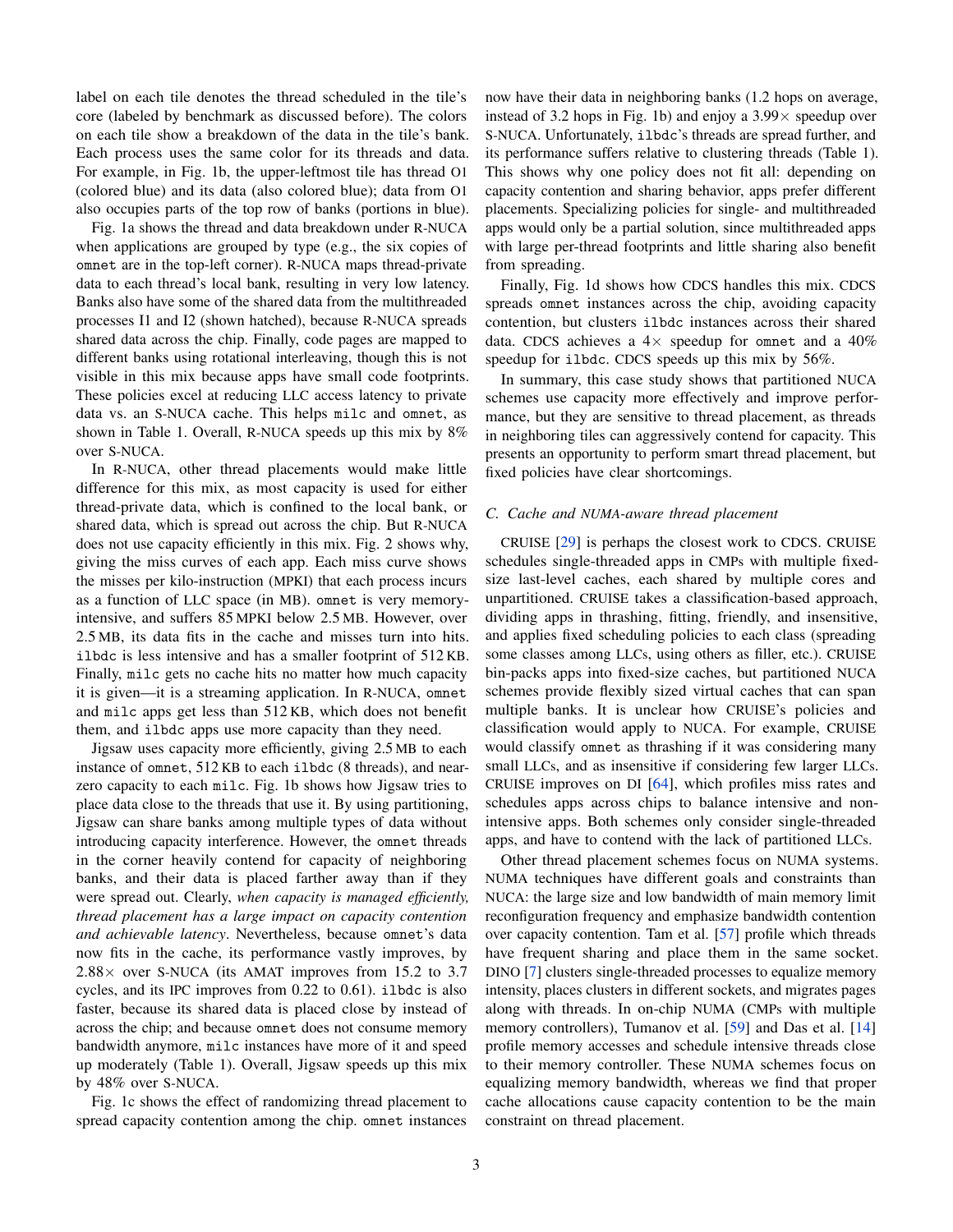<span id="page-3-1"></span>

Figure 3: Target CMP (left), with tile configuration and microarchitectural additions introduced for CDCS. CDCS gangs portions of banks into virtual caches, and uses the VTB (center) to find the bank and bank partition to use on each access (right).

Finally, prior work has used high-quality *static mapping* techniques to spatially decompose regular parallel problems. Integer linear programming is useful in spatial architectures [\[45\]](#page-12-37), and graph partitioning is commonly used in stream scheduling [\[49,](#page-12-38) [50\]](#page-12-39). While some of these techniques could be applied to the thread and data placement problem, they are too expensive to use dynamically, as we will see in [Sec. VI-C.](#page-10-0)

#### III. CDCS OPERATION

<span id="page-3-0"></span>Because [Sec.](#page-1-0) II-B shows that judicious, fine-grained capacity allocation is highly beneficial, we adopt some of Jigsaw's mechanisms as a baseline for CDCS. We first explain how CDCS operates between reconfigurations (similar to Jigsaw), then how reconfigurations happen in [Sec. IV](#page-4-0) (different from Jigsaw). For ease of understanding, we present CDCS in the concrete context of a partitioned NUCA scheme. In [Sec.](#page-8-1) IV-I, we discuss how to generalize CDCS to other NUCA substrates.

[Fig. 3](#page-3-1) shows the tiled CMP architecture we consider, and the hardware additions of CDCS. Each tile has a core and a slice of the LLC. An on-chip network of arbitrary topology connects tiles, and memory controllers are at the edges. Pages are interleaved across memory controllers, as in Tilera and Knights Corner chips [\[6\]](#page-12-40). In other words, we do not consider onchip NUMA-aware placement. We focus on NUCA over NUMA because many apps have working sets that fit on-chip, so LLC access latency dominates their performance. NUMA-aware placement is complementary and CDCS could be extended to also perform it [\(Sec. II-C\)](#page-2-0), which we leave to future work.

*Virtual caches:* CDCS lets software divide each cache bank in multiple partitions, using Vantage [\[53\]](#page-12-27) to efficiently partition banks at cache-line granularity. Collections of bank partitions are ganged and exposed to software as a single virtual cache (VC) (called a *share* in Jigsaw [\[4\]](#page-12-5)). This allows software to define many VCs cheaply (several per thread), and to finely size and place them among banks.

*Mapping data to VCs:* Unlike other D-NUCAs, in CDCS lines do not migrate in response to accesses. Instead, between reconfigurations, each line can only reside in a single LLC bank. CDCS maps data to VCs using the virtual memory subsystem, similar to R-NUCA [\[20\]](#page-12-9). Each page table entry is tagged with a VC id. On an L2 miss, CDCS uses the line address and its VC id to determine the bank and bank partition that the line maps to.

The *virtual-cache translation buffer* (VTB), shown in [Fig. 3,](#page-3-1) determines the bank and bank partition for each access. The VTB stores the configuration of all VCs that the running thread can access [\[4\]](#page-12-5). In our implementation, it is a 3-entry lookup table, as each thread only accesses 3 VCs (as explained below). Each VTB entry contains a VC descriptor, which consists of an array of  $N$  bank and bank partition ids (in our implementation,  $N = 64$  buckets). As shown in [Fig. 3,](#page-3-1) to find the bank and bank partition ids, the address is hashed, and the hash value (between 0 and  $N - 1$ ) selects the bucket. Hashing allows spreading accesses across the VC's bank partitions in proportion to their capacities, which makes them behave as a cache of their aggregate size. For example, if a VC consists of two bank partitions  $\overline{A}$  of 1 MB and  $\overline{B}$  of 3 MB, by setting array elements 0–15 in the VC descriptor to A and elements 16–63 to  $B$ , B receives  $3 \times$  more accesses than A. In this case, A and B behave like a 4 MB VC [\[4,](#page-12-5) [5\]](#page-12-41).

The VTB is small and efficient. For example, with  $N = 64$ buckets, 64 LLC banks, and 64 partitions per bank, each VC descriptor takes 96 bytes  $(64 \, 2 \times 6$ -bit buckets, for bank and bank partition ids). Each of the 3 VTB entries has two descriptors (shadow descriptors, shown in [Fig. 3,](#page-3-1) aid reconfigurations and are described in Sec. [IV-H\)](#page-7-0), making the VTB ∼600 bytes. Since VTB lookups are cheap, they are performed in parallel with L2 accesses, so that L2 misses can be routed to the appropriate LLC bank immediately. [Fig. 3](#page-3-1) (right) shows how the VTB is used in LLC accesses.

Periodically (e.g., every 25 ms), CDCS software changes the configuration of some or all VCs, changing both their bank partitions and sizes. The OS recomputes all VC descriptors based on the new data placement, and cores coordinate via inter-processor interrupts to update the VTB entries simultaneously. Sec. [IV-H](#page-7-0) details how CDCS hardware incrementally reconfigures the cache, moving or invalidating lines that have changed location to maintain coherence. The two-level translation of pages to VCs and VCs to bank partitions allows Jigsaw and CDCS to be more responsive and take more drastic reconfigurations than prior shared-baseline D-NUCAs: reconfigurations simply require changing the VC descriptors, and software need not copy pages or alter page table entries.

*Types of VCs:* CDCS's OS-level runtime creates one threadprivate VC per thread, one per-process VC for each process, and a global VC. Data accessed by a single thread is mapped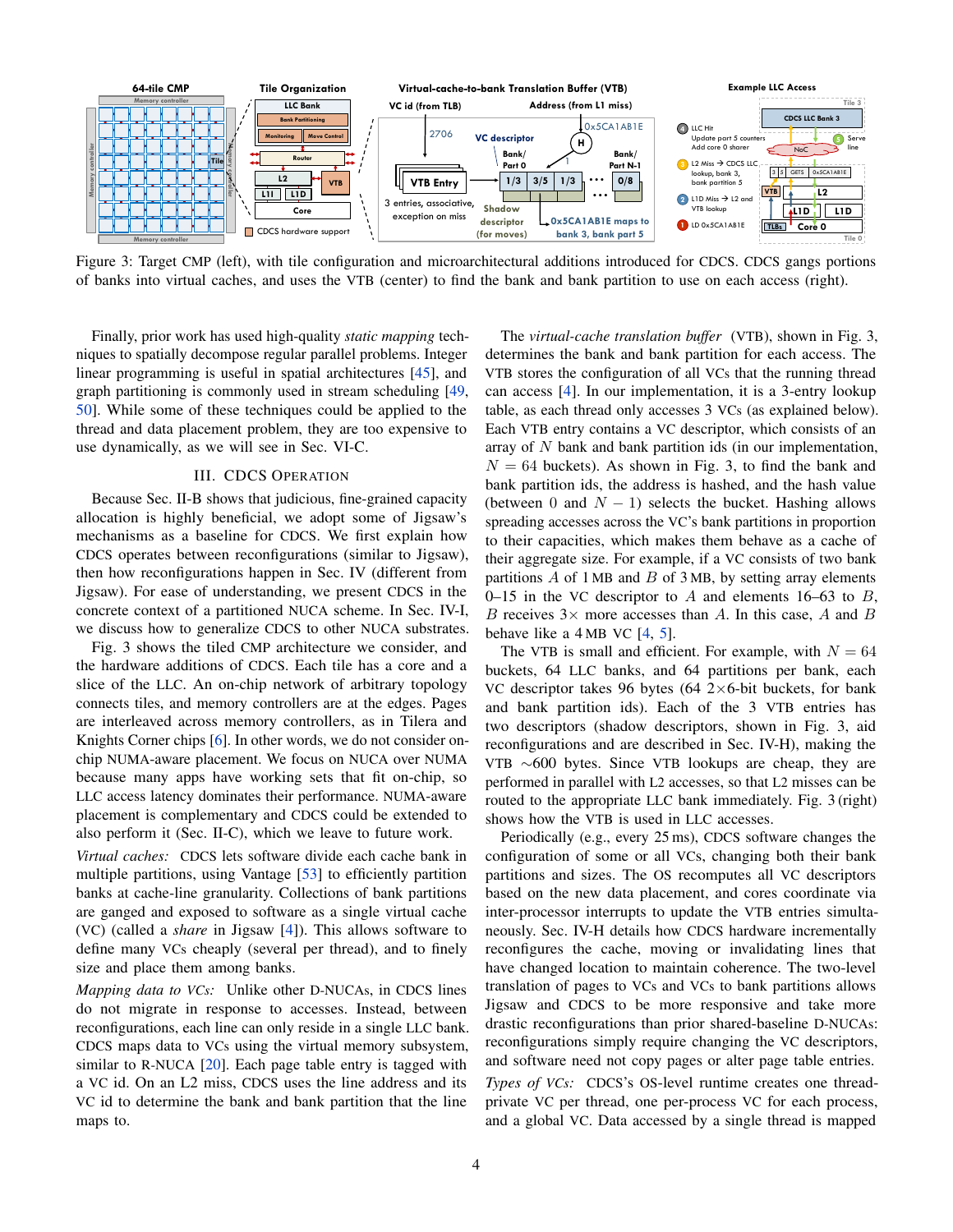<span id="page-4-1"></span>

Figure 4: Overview of CDCS's periodic reconfiguration procedure.

to its thread-private VC, data accessed by multiple threads in the same process is mapped to the per-process VC, and data used by multiple processes is mapped to the global VC. Pages can be reclassified to a different VC efficiently [\[4\]](#page-12-5) (e.g., when a page in a per-thread VC is accessed by another thread, it is remapped to the per-process VC), though in steady-state this happens rarely.

# IV. CDCS RECONFIGURATIONS

<span id="page-4-0"></span>CDCS reconfigurations use a combination of hardware and software techniques. [Fig. 4](#page-4-1) gives an overview of the steps involved. Novel, scalable geometric monitors (Sec. [IV-G\)](#page-6-0) sample the miss curves of each virtual cache. An OS runtime periodically reads these miss curves and uses them to jointly place VCs and threads using a 4-step procedure. Finally, this runtime uses hardware support to move cache lines to their new locations (Sec. [IV-H\)](#page-7-0). We first describe the software algorithm, then the monitoring and reconfiguration hardware. This hardware addresses overheads that would hinder CDCS performance, especially on large systems. However, these hardware techniques are useful beyond CDCS, e.g. to simplify coherence or reduce partitioning overheads.

All aspects of this process differ from Jigsaw [\[4\]](#page-12-5). Jigsaw uses a simple runtime that sizes VCs obliviously to their latency, places them greedily, and does not place threads. Jigsaw also uses conventional utility monitors [\[52\]](#page-12-30) that do not scale to large caches, and reconfigurations require long pauses while banks invalidate data, which adds jitter.

#### <span id="page-4-4"></span>*A. A simple cost model for thread and data placement*

As discussed in Sec. [II-C,](#page-2-0) classification-based heuristics are hard to apply to NUCA. Instead, CDCS uses a simple analytical cost model that captures the effects of different placements on *total memory access latency*, and uses it to find a low-cost solution. This latency is better analyzed as the sum of on-chip (L2 to LLC) and off-chip (LLC to memory) latencies.

*Off-chip latency:* Assume a system with T threads and D VCs. Each thread t accesses VC d at a rate  $a_{t,d}$  (e.g., 50 K accesses in 10 ms). If VC  $d$  is allocated  $s_d$  lines in the cache, its miss ratio is  $M_d(s_d)$  (e.g., 10% of accesses miss). Then the total off-chip access latency is:

<span id="page-4-2"></span>Off-chip latency = 
$$
\sum_{t=1}^{T} \sum_{d=1}^{D} a_{t,d} \times M_d(s_d) \times \text{MemLatency}
$$
 (1)

where MemLatency is the latency of a memory access. This includes network latency, and relies on the average distance of all cores to memory controllers being the same [\(Fig. 3\)](#page-3-1). Extending CDCS to NUMA would require modeling a variable main memory latency in [Eq. 1.](#page-4-2)

*On-chip latency:* Each VC's capacity allocation  $s_d$  consists of portions of the N banks on chip, so that  $s_d = \sum_{b=1}^{N} s_{d,b}$ . The capacity of each bank  $B$  constrains allocations, so that  $B = \sum_{d=1}^{D} s_{d,b}$ . Limited bank capacities sometimes force data to be further away from the threads that access it, as we saw in [Sec.](#page-1-0) II-B. Because the VTB spreads accesses across banks in proportion to capacity, the number of accesses from thread t to bank b is  $\alpha_{t,b} = \sum_{d=1}^{D} \frac{s_{d,b}}{s_d}$  $\frac{d^{i}d, b}{s_d} \times a_{t, d}$ . If thread t is placed in a core  $c_t$  and the network distance between two tiles  $t_1$  and  $t_2$  is  $D(t_1, t_2)$ , then the on-chip latency is:

<span id="page-4-3"></span>On-chip latency = 
$$
\sum_{t=1}^{T} \sum_{b=1}^{N} \alpha_{t,b} \times D(c_t, b)
$$
 (2)

# *B. Overview of CDCS reconfiguration steps*

With this cost model, the computation and data co-scheduling problem is to choose the  $c_t$  (thread placement) and  $s_{t,b}$  (VC size and data placement) that minimize total latency, subject to the given constraints. However, finding the optimal solution is NP-hard [\[24,](#page-12-42) [48\]](#page-12-43), and different factors are intertwined. For example, the size of VCs and the thread placement affect how close data can be placed to the threads that use it.

CDCS takes a multi-step approach to disentangle these interdependencies. CDCS first adopts optimistic assumptions about the contention introduced by thread and data placement, and gradually refines them to produce the final placement. Specifically, reconfigurations consist of four steps:

- 1) *Latency-aware allocation* divides capacity among VCs assuming data is compactly placed (no capacity contention).
- 2) *Optimistic contention-aware VC placement* places VCs among banks to avoid capacity contention. This step produces a rough picture of where data should be in the chip, e.g. placing omnet VCs far away enough in [Fig. 1](#page-1-1) to avoid the pathological contention in [Fig. 1b.](#page-1-1)
- 3) *Thread placement* uses the optimistic VC placement to place threads close to the VCs they access. For example, in [Fig. 1d,](#page-1-1) this step places omnet applications close to the center of mass of their data, and clusters ilbdc threads around their shared data.
- 4) *Refined VC placement* improves on the previous data placement to, now that thread locations are known, place data closer to minimize on-chip latency. For example, a thread that accesses its data intensely may swap allocations with a less intensive thread to bring its data closer; while this increases latency for the other thread, overall it is beneficial. By considering data placement twice (steps 2 and 4), CDCS accounts for the circular relationship between thread and data placement. We were unable to obtain comparable results with a single VC placement; and CDCS performs almost as well as impractically expensive schemes, such as integer linear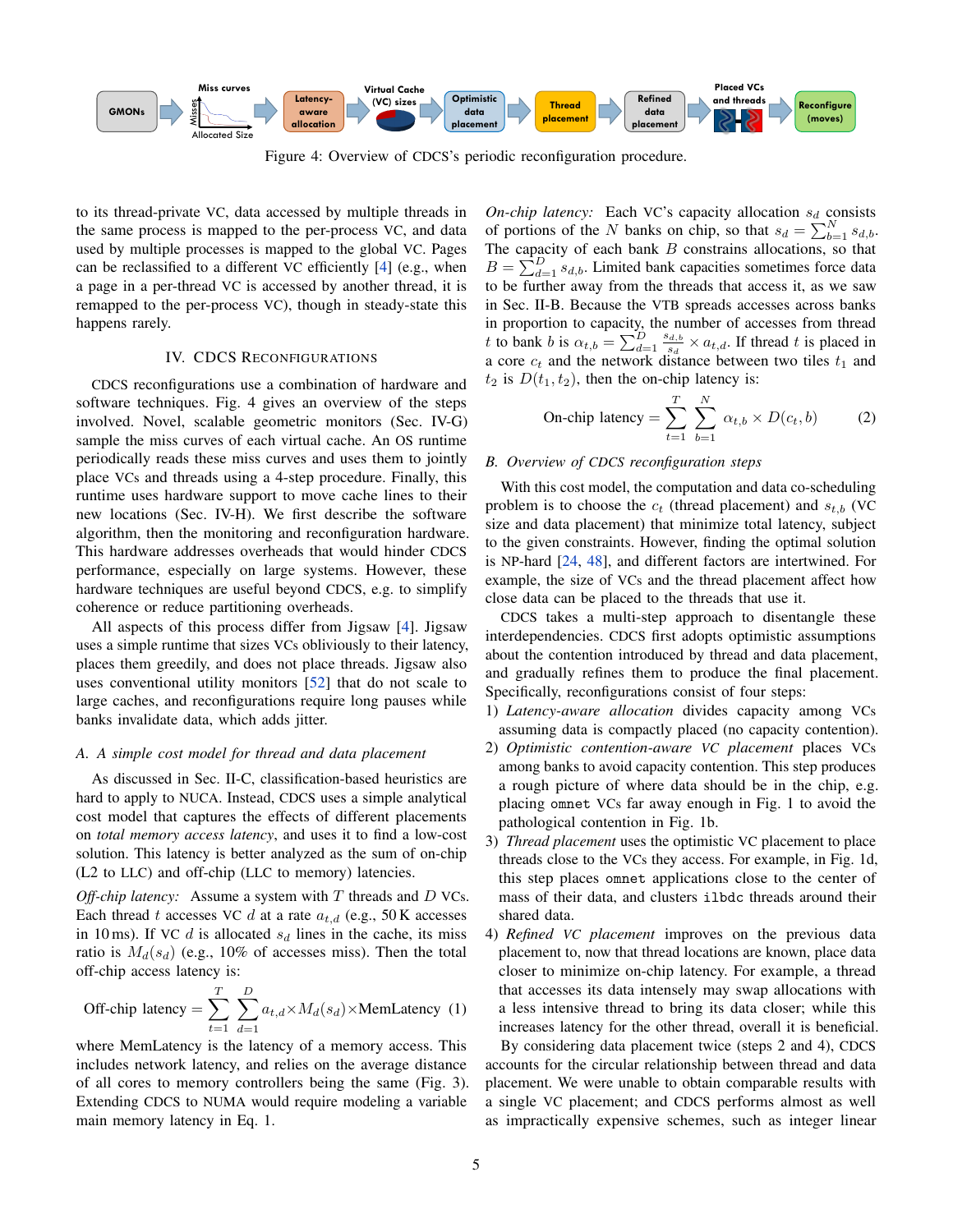<span id="page-5-0"></span>

| 0 | O | $\overline{A}$ | O  | 0 |
|---|---|----------------|----|---|
| 0 | 4 |                | .4 | 0 |
| 4 |   |                |    | 4 |
| 0 | 4 |                | 4  | 0 |
| 0 | 0 |                | 0  | 0 |
|   |   |                |    |   |

Figure 5: Access latency vs. capacity allocation.

**0 0 .4 0 0** Figure 6: Optimistic uncontended virtual cache placement.





| ٥                                          | .8                      | Ο  | Ο |
|--------------------------------------------|-------------------------|----|---|
| 8.                                         |                         | .8 | 0 |
| .6                                         | .8                      | 0  |   |
|                                            | $\overline{\mathbf{6}}$ |    |   |
| (c) VC placed near<br>least contended tile |                         |    |   |

Figure 7: Optimistic, contention-aware virtual cache placement.

programming (Sec. [VI-C\)](#page-10-0). CDCS uses arbitrary distance vectors, so it works with arbitrary topologies. However, to make the discussion concrete, we use a mesh topology in the examples.

#### *C. Latency-aware capacity allocation*

As we saw in [Sec.](#page-1-0) II-B, VC sizes have a large impact on *both* off-chip latency and on-chip latency. Prior work has partitioned cache capacity to reduce cache misses [\[4,](#page-12-5) [52\]](#page-12-30), i.e. off-chip latency. However, it is well-known that larger caches take longer to access [\[22,](#page-12-44) [23,](#page-12-45) [58\]](#page-12-46). Most prior partitioning work has targeted fixed-size LLCs with constant latency. But capacity allocation in NUCA caches provides an opportunity to also reduce on-chip latency: if an application sees little reduction in misses from a larger VC, the additional network latency to access it can negate the benefits of having fewer misses.

In summary, larger allocations have two competing effects: decreasing off-chip latency and increasing on-chip latency. This is illustrated in [Fig. 5,](#page-5-0) which shows the average memory access latency to one VC (e.g., a thread's private data). [Fig. 5](#page-5-0) breaks latency into its off- and on-chip components, and shows that there is a "sweet spot" that minimizes total latency.

This has two important consequences. First, unlike in other D-NUCA schemes, it is sometimes better to leave cache capacity *unused*. Second, incorporating on-chip latency changes the curve's shape and also its marginal utility [\[52\]](#page-12-30), leading to different cache allocations even when all capacity is used.

CDCS allocates capacity from *total memory latency curves* (the sum of [Eq. 1](#page-4-2) and [Eq. 2\)](#page-4-3) instead of miss curves. However, [Eq. 2](#page-4-3) requires knowing the thread and data placements, which are unknown at the first step of reconfiguration. CDCS instead uses an optimistic on-chip latency curve, found by compactly placing the VC around the center of the chip and computing the resulting average latency. For example, [Fig. 6](#page-5-0) shows the optimistic placement of an 8.2-bank VC accessed by a single thread, with an average distance of 1.27 hops.

With this simplification, CDCS uses the Peekahead optimization algorithm [\[4\]](#page-12-5) to efficiently find the sizes of all VCs that minimize latency. While these allocations account for onchip latency, they generally underestimate it due to capacity contention. Nevertheless, we find that this scheme works well because the next steps are effective at limiting contention.

## <span id="page-5-1"></span>*D. Optimistic contention-aware VC placement*

Once VC sizes are known, CDCS first finds a rough picture of how data should be placed around the chip to avoid placing

large VCs close to each other. The main goal of this step is to *inform thread placement* by avoiding VC placements that produce high capacity contention, as in [Fig. 1b.](#page-1-1)

To this end, we sort VCs by size and place the largest ones first. Intuitively, this works well because larger VCs can cause more contention, while small VCs can fit in a fraction of a bank and cause little contention. For each VC, the algorithm iterates over all the banks, and chooses the bank that yields the least contention with already-placed VCs as the center of mass of the current VC. To make this search efficient, we approximate contention by keeping a running tally of *claimed capacity* in each bank, and relax capacity constraints, allowing VCs to claim more capacity than is available at each bank. With  $N$ banks and D VCs, the algorithm runs in  $\mathcal{O}(N \cdot D)$ .

[Fig. 7](#page-5-0) shows an example of optimistic contention-aware VC placement at work. [Fig. 7a](#page-5-0) shows claimed capacity after two VCs have been placed. [Fig. 7b](#page-5-0) shows the contention for the next VC at the center of the mesh (hatched), where the uncontended placement is a cross. Contention is approximated as the claimed capacity in the banks covered by the hatched area—or 3.6 in this case. To place a single VC, we compute the contention around that tile. We then place the VC around the tile that had the lowest contention, updating the claimed capacity accordingly. For instance, [Fig. 7c](#page-5-0) shows the final placement for the third VC in our example.

# *E. Thread placement*

Given the previous data placement, CDCS tries to place threads closest to the center of mass of their accesses. Recall that each thread accesses multiple VCs, so this center of mass is computed by weighting the centers of mass of each VC by the thread's accesses to that VC. Placing the thread at this center of mass minimizes its on-chip latency [\(Eq. 2\)](#page-4-3).

Unfortunately, threads sometimes have the same centers of mass. To break ties, CDCS places threads in descending *intensity-capacity product* (sum of VC accesses  $\times$  VC size for each VC accessed). Intuitively, this order prioritizes threads for which low on-chip latency is important, and for which VCs are hard to move. For example, in the [Sec.](#page-1-0) II-B case study, omnet accesses a large VC very intensively, so omnet instances are placed first. ilbdc accesses moderately-sized shared data at moderate intensity, so its threads are placed second, clustered around their shared VCs. Finally, milc instances access their private VCs intensely, but these VCs are tiny, so they are placed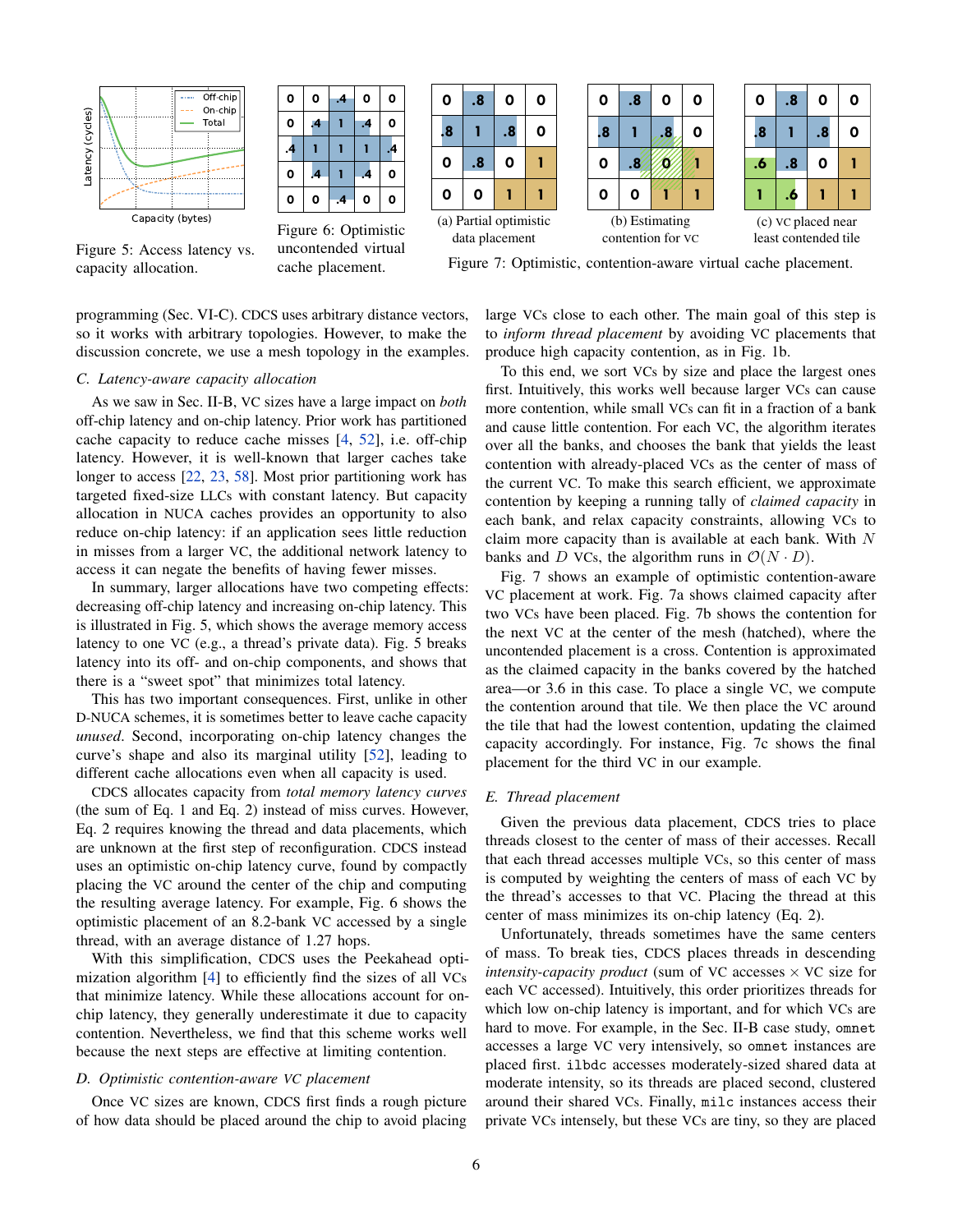<span id="page-6-1"></span>

Figure 8: Trading data placement: Starting from a simple initial placement, VCs trade capacity to move their data closer. Only trades that reduce total latency are permitted.

last. This is fine because the next step, refined VC placement, can move small VCs to be close to their accessors very easily, with little effect on capacity contention.

For multithreaded workloads, this approach clusters sharedheavy threads around their shared VC, and spreads privateheavy threads to be close to their private VCs. Should threads access private and shared data with similar intensities, CDCS places threads relatively close to their shared VC but does not tightly cluster them, avoiding capacity contention among their private VCs.

# *F. Refined VC placement*

Finally, CDCS performs a round of detailed VC placement to reduce the distance between threads and their data.

CDCS first simply round-robins VCs, placing capacity as close to threads as possible without violating capacity constraints. This greedy scheme, which was used in Jigsaw [\[4\]](#page-12-5), is a reasonable starting point, but produces sub-optimal placements. For example, a thread's private VC always gets space in its local bank, regardless of the thread's memory intensity. Also, shared VCs can often be moved at little or no cost to make room for data that is more sensitive to placement. This is because moving shared data farther away from one accessing thread often moves it closer to another.

Furthermore, unlike in previous steps, it is straightforward to compute the effects of moving data, since we have an initial placement to compare against. CDCS therefore looks for beneficial trades between pairs of VCs after the initial, greedy placement. Specifically, CDCS computes the latency change from trading capacity between  $VC_1$  at bank  $b_1$  and  $VC_2$  at bank  $b_2$  using [Eq. 2.](#page-4-3) The change in latency for VC<sub>1</sub> is:

$$
\Delta\text{Latency} = \frac{\text{Accesses}}{\text{Capacity}} \times (D(\text{VC}_1, b_1) - D(\text{VC}_1, b_2))
$$

The first factor is  $VC_1$ 's accesses per byte of allocated capacity. Multiplying by this factor accounts for the number of accesses that are affected by moving capacity, which varies between VCs. The equation for  $VC<sub>2</sub>$  is similar, and the net effect of the trade is their sum. If the net effect is negative (lower latency is better), then the VCs swap bank capacity.

Naïvely enumerating all possible trades is prohibitively expensive, however. Instead, CDCS performs a bounded search by iterating over all VCs: Each VC spirals outward from its center of mass, trying to move its data closer. At each bank b along the outward spiral, if the VC has not claimed all of  $b$ 's capacity then it adds  $b$  to a list of desirable banks. These are the banks it will try to trade into later. Next, the VC tries to

move its data placed in  $b$  (if any) closer by iterating over closer, desirable banks and offering trades with VCs that have data in these banks. If the trades are beneficial, they are performed. The spiral terminates when the VC has seen all of its data, since no farther banks will allow it to move any data closer.

[Fig. 8](#page-6-1) illustrates this for an example CMP with four VCs and some initial data placement. We now discuss how CDCS performs a bounded search for VC1. We spiral outward starting from VC1's center of mass at bank A, and terminate at VC1's farthest data at bank C. Desirable banks are marked with black checks on the left of [Fig. 8.](#page-6-1) We only attempt a few trades, shown on the right side of [Fig. 8.](#page-6-1) At bank B, VC1's data is two hops away, so we try to trade it to any closer, marked bank. For illustration, suppose none of the trades are beneficial, so the data does not move. This repeats at bank C, but suppose the first trade is now beneficial. VC1 and VC4 trade capacity, moving VC1's data one hop closer.

This approach gives every VC a chance to improve its placement. Since any beneficial trade must benefit one party, it would discover all beneficial trades. However, for efficiency, in CDCS each VC trades only once, since we have empirically found this discovers most trades. Finally, this scheme incurs negligible overheads, as we will see in [Sec. VI-C.](#page-10-0)

These techniques are cheap and effective. We also experimented with more expensive approaches commonly used in placement problems: integer linear programming, simulated annealing, and graph partitioning. Sec. [VI-C](#page-10-0) shows that they yield minor gains and are too expensive to be used online. We now discuss the hardware extensions necessary to efficiently implement CDCS on large CMPs.

# <span id="page-6-0"></span>*G. Monitoring large caches*

Monitoring miss curves in large CMPs is challenging. To allocate capacity efficiently, we should manage it in small chunks (e.g., the size of the L1s) so that it isn't over-allocated where it produces little benefit. This is crucial for VCs with small working sets, which see large gains from a small size and no benefit beyond. Yet, we also need miss curves that cover the full LLC because a few VCs may benefit from taking most capacity. These two requirements—fine granularity and large coverage—are problematic for existing monitors.

Conventional cache partitioning techniques use utility monitors (UMONs) [\[52\]](#page-12-30) to monitor a fraction of sets, counting hits at each way to gather miss curves. UMONs monitor a fixed cache capacity per way, and would require a prohibitively large associativity to achieve both fine detail and large coverage. Specifically, in an UMON with  $W$  ways, each way models  $1/W$  of LLC capacity. With a 32 MB LLC [\(Sec. V,](#page-8-0) [Table 2\)](#page-8-2) if we want to allocate capacity in 64 KB chunks, a conventional UMON needs 512 ways to have enough resolution. This is expensive to implement, even for infrequently used monitors.

Instead, we develop a novel monitor, called a *geometric monitor* (GMON). GMONs need fewer ways—64 in our evaluation to model capacities from 64 KB up to 32 MB. This is possible because GMONs vary the sampling rate across ways, giving both fine detail for small allocations and large coverage, while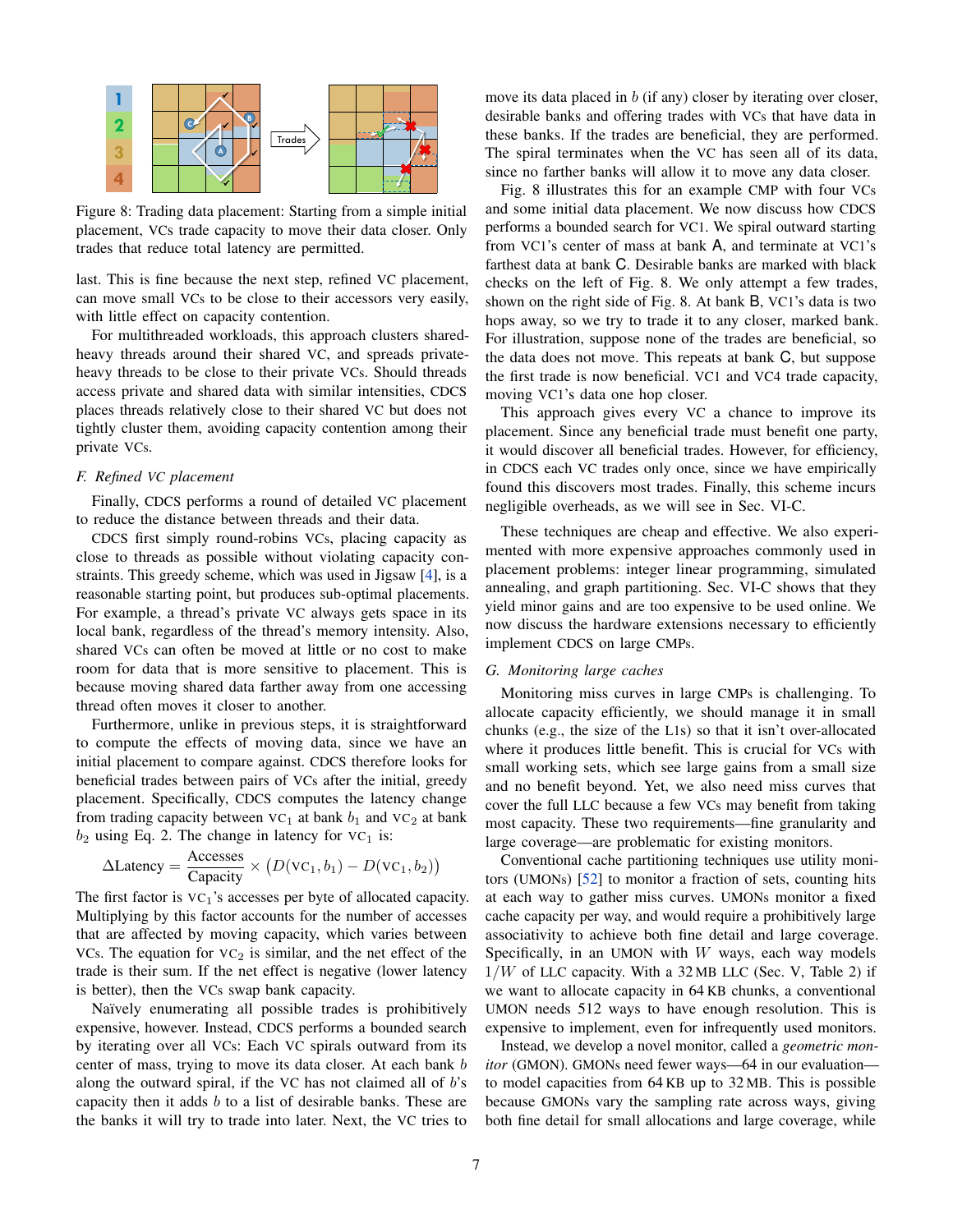<span id="page-7-1"></span>

Figure 9: GMONs enhance UMONs with varying sampling rate across ways, controlled with per-way *limit registers*.

using many fewer ways than conventional UMONs. [Fig. 9](#page-7-1) shows this design: A GMON consists of small set-associative, tag-only array. Instead of storing address tags, GMON tags store 16-bit hashed addresses. GMONs also have a *limit register* per way. The limit registers progressively decrease across ways, and are used to filter out a fraction of lines per way as follows. In a conventional UMON, when an address is inserted or moved up to the first way, all other tags are moved to the next way. (This requires potentially shifting as many tags as ways, but only a small fraction of accesses are monitored, so the energy impact is small.) In a GMON, on each move, the hash value of the tag is checked against the way's limit register. If the value exceeds the limit register, the tag is discarded instead of moved to the next way, and the process terminates. Discarding lines achieves a variable, decreasing sampling rate per way, so GMONs model an increasing capacity per way [\[4,](#page-12-5) [5,](#page-12-41) [33\]](#page-12-47).

We set limit registers to decrease the sampling rate by a factor  $\gamma$  < 1, so the sampling rate at way w is  $k_w = \gamma^w$ less than at way zero, and then choose  $\gamma$  to cover the full cache capacity. For example, with a 32 MB LLC, a 64-way GMON with  $\gamma \approx 0.95$  covers the full cache while having the first way model 64 KB. Modeled capacity per way grows by  $26\times$ , from 0.125 to 3.3 banks. This means GMONs miss curves are sparse, with high resolution at small sizes, and reduced resolution at large sizes. We find these GMONs work as well as the impractical UMONs described above [\(Sec. VI-C\)](#page-10-0).

## <span id="page-7-0"></span>*H. Incremental reconfigurations*

Moving threads and data reduces steady-state network latency, but requires more drastic reconfigurations. Jigsaw reconfigures through bulk invalidations: all bank controllers walk the tag array and invalidate lines that should be mapped somewhere else, which requires pausing cores for tens to hundreds of thousands of cycles [\[4\]](#page-12-5). This is simple, but pauses, extra writebacks, and misses hurt performance. We observe that with few hardware modifications, we can spatially reconfigure the cache incrementally, without pausing cores, by moving lines instead of invalidating them. To our knowledge, this is the first scheme to achieve on-chip data migration through moves without requiring a coherence directory.

The key idea is to, upon a reconfiguration, temporarily treat the cache as a two-level hierarchy. We add a *shadow VC descriptor* to each VTB entry, as shown in [Fig. 3.](#page-3-1) Upon reconfiguration, each core copies the VC descriptors into the shadow descriptors, and updates the normal VC descriptors with

<span id="page-7-2"></span>

Figure 10: Messages and protocol used on incremental reconfigurations: demand moves when old bank hits or misses.

the new configuration. When the shadow descriptors are active, the VTB finds both the current and previous banks and bank partitions for the line, and, if they are different, sends the old bank id along with its request. [Fig. 10](#page-7-2) illustrates this protocol. If the current bank misses, it forwards the request to the old bank instead of memory. If the old bank hits, it sends both the line and its coherence state to the new bank, invalidating its own copy. This moves the line to its new location. We call this a *demand move* [\(Fig. 10a\)](#page-7-2). If the old bank misses, it forwards the request to the memory controller [\(Fig. 10b\)](#page-7-2). Demand moves have no races because all requests follow the same path through both virtual levels, i.e. they access the same sequence of cache banks. If a second request for the same line arrives at the new bank, it is queued at the MSHR that's currently being used to serve the first request.

Demand moves quickly migrate frequently used lines to their new locations, but the old banks must still be checked until all lines have moved. This adds latency to cache accesses. To limit this cost, banks walk the array in the background and incrementally invalidate lines whose location has changed. Unlike bulk invalidations, these *background invalidations* are not on the critical path and can proceed at a comparatively slow rate. For example, by scanning one set every 200 cycles, background invalidations finish in 100 Kcycles. Background invalidations begin after a short period (e.g., 50 Kcycles) to allow frequently-accessed lines to migrate via demand moves. After banks walk the entire array, cores stop using the shadow VTB descriptors and resume normal operation.

In addition to background invalidations, we also experimented with background moves, i.e. having banks send lines to their new locations instead of invalidating them. However, we found that background moves and background invalidations performed similarly—most of the benefit comes from not pausing cores as is done in bulk invalidations. We prefer background invalidations because they are simpler: background moves require additional state at every bank (viz., *where* the line needs to be moved, not just that its location has changed), and require a more sophisticated protocol (as there can be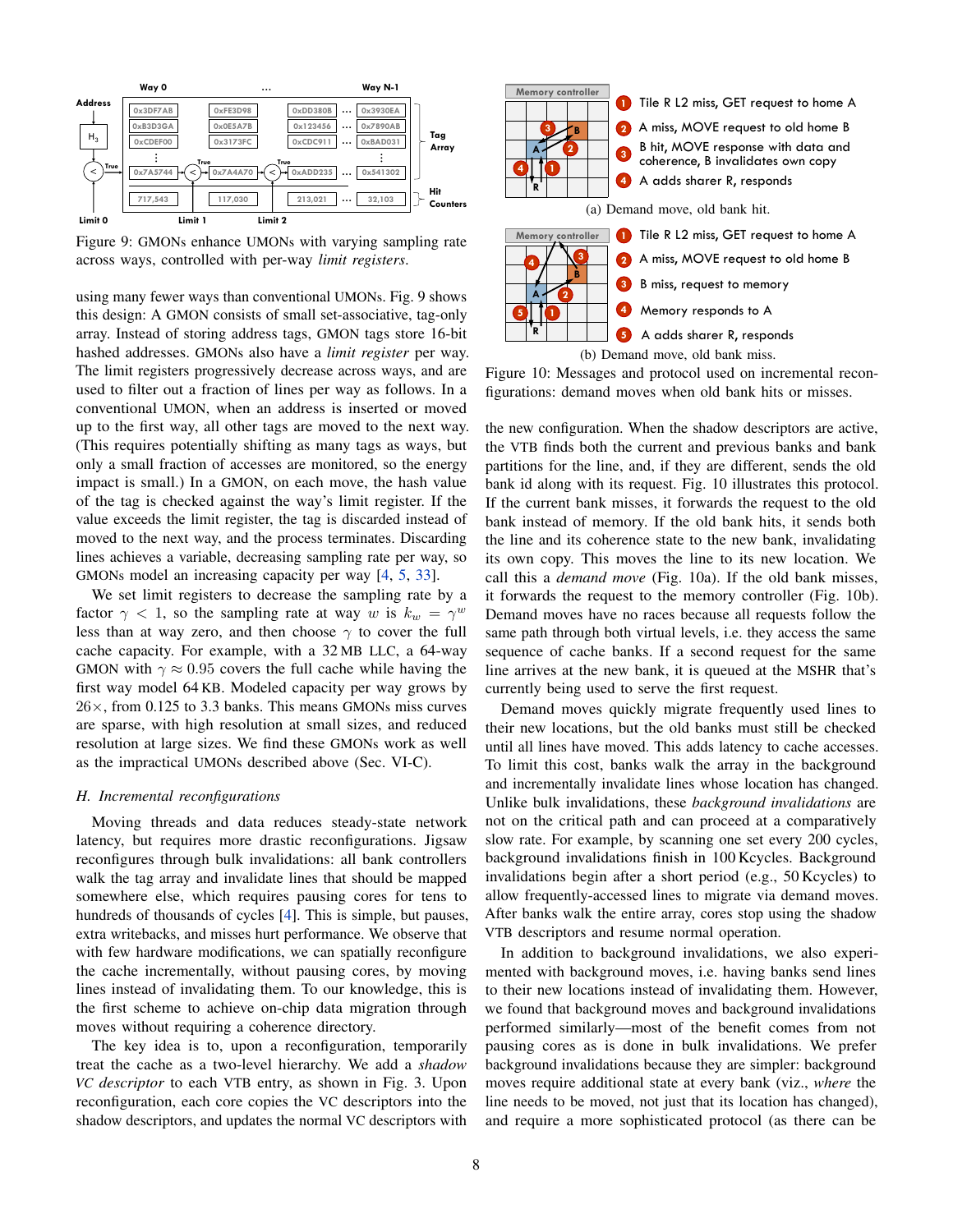races between demand and background moves).

Overall, by taking invalidations off the critical path, CDCS can reconfigure the cache frequently without pausing cores or invalidating frequently-accessed data. As Sec. [VI-C](#page-10-0) shows, background invalidations narrow the performance gap with an idealized architecture that moves lines immediately to their destination banks, and are faster than using bulk invalidations.

# <span id="page-8-1"></span>*I. Putting it all together*

*Hardware overheads:* Implementing CDCS as described imposes small overheads that the achieved system-wide performance and energy savings compensate for:

- Each bank is partitioned. With 512 KB banks and 64-byte lines, Vantage adds 8 KB of state per bank to support 64 bank partitions [\[4\]](#page-12-5) (each tag needs a 6-bit partition id and each bank needs 256 bits of per-partition state).
- Each tile's VTB is 588 bytes: 576 bytes for 6 VC descriptors (3 normal + 3 shadow) and 12 bytes for the 3 tags.
- CDCS uses 4 monitors per bank. Each GMON has 1024 tags and 64 ways. Each tag is a 16-bit hash value (we do not store full addresses, since rare false positives are fine for monitoring purposes). Each way has a 16-bit limit register. This yields 2.1 KB monitors, and 8.4 KB overhead per tile.

This requires 17.1 KB of state per tile (2.9% of the space devoted to the tile's bank) and simple logic. Overheads are similar to prior partitioning-based schemes [\[4,](#page-12-5) [52\]](#page-12-30).

Unlike Jigsaw [\[4\]](#page-12-5), CDCS places each VC's monitor in a fixed location on the chip to avoid clearing or migrating monitor state. Since cores already hash lines to index the VTB, we store the GMON location at the VTB. For full LLC coverage with  $\gamma = 0.95$  and 64 cores, we sample every 64<sup>th</sup> access. Monitoring is off the critical path, so this has negligible impact on performance (traffic is roughly  $1/64<sup>th</sup>$  of an S-NUCA cache). *Software overheads:* Periodically (every 25 ms in our implementation), a software runtime wakes up on core 0 and performs the steps in [Fig. 4.](#page-4-1) Reconfiguration steps are at most quadratic on the number of tiles (Sec. [IV-D\)](#page-5-1), and most are simpler. Software overheads are small, 0.2% of system cycles, and are detailed in [Sec. VI-C](#page-10-0) and [Table 3.](#page-11-0)

*CDCS on other NUCA schemes:* If partitioned banks are not desirable, CDCS can be used as-is with non-partitioned NUCA schemes [\[11,](#page-12-8) [28,](#page-12-10) [41\]](#page-12-20). To allow more VCs than threads, we could use several smaller banks per tile (e.g.,  $4 \times 128$  KB), and size and place VCs at bank granularity. This would eliminate partitioning overheads, but would make VTBs larger and force coarser allocations. We evaluate the effects of such a configuration in Sec. [VI-C.](#page-11-1) CDCS could also be used in spilling D-NUCAs [\[51\]](#page-12-12), though the cost model (Sec. [IV-A\)](#page-4-4) would need to change to account for the multiple cache and directory lookups.

#### V. EXPERIMENTAL METHODOLOGY

<span id="page-8-0"></span>*Modeled system:* We perform microarchitectural, executiondriven simulation using zsim [\[54\]](#page-12-48), and model a 64-tile CMP connected by an  $8\times 8$  mesh NoC with 8 memory controllers at the edges. Each tile has one lean 2-way OOO core similar to Silvermont [\[30\]](#page-12-49) and a 3-level cache hierarchy, as shown

<span id="page-8-2"></span>

| Cores                        | 64 cores, $x86-64$ ISA, 2 GHz, Silvermont-like OOO [30]:<br>8B-wide if etch; 2-level bpred with $512 \times 10$ -bit BHSRs +<br>$1024 \times 2$ -bit PHT, 2-way decode/issue/rename/commit,<br>32-entry IO and ROB, 10-entry LO, 16-entry SO |
|------------------------------|----------------------------------------------------------------------------------------------------------------------------------------------------------------------------------------------------------------------------------------------|
| L1 caches                    | 32 KB, 8-way set-associative, split D/I, 3-cycle latency                                                                                                                                                                                     |
| L <sub>2</sub> caches        | 128 KB private per-core, 8-way set-associative, inclusive,<br>6-cycle latency                                                                                                                                                                |
| L <sub>3</sub> cache         | 512 KB per tile, 16-way set-associative, inclusive, 9 cycles,<br>S-NUCA/R-NUCA/Jigsaw/CDCS                                                                                                                                                   |
| <b>Coherence</b><br>protocol | MESI, 64 B lines, in-cache directory, no silent drops;<br>sequential consistency                                                                                                                                                             |
| Global<br>NoC                | $8\times 8$ mesh, 128-bit flits and links, X-Y routing, 3-cycle<br>pipelined routers, 1-cycle links                                                                                                                                          |
| <b>Memory</b><br>controllers | 8 MCUs, 1 channel/MCU, 120 cycles zero-load latency,<br>12.8 GB/s per channel                                                                                                                                                                |

Table 2: Configuration of the simulated 64-core CMP.

in [Fig. 3,](#page-3-1) with parameters shown in [Table 2.](#page-8-2) This system is similar to Knights Landing [\[27\]](#page-12-50). We use McPAT 1.1 [\[37\]](#page-12-51) to derive the area and energy numbers of chip components (cores, caches, NoC, and memory controller) at 22 nm, and Micron DDR3L datasheets [\[43\]](#page-12-52) for main memory. This system is implementable in  $408 \text{ mm}^2$  with typical power consumption of 80-130 W in our workloads, consistent with area and power of scaled Silvermont-based systems [\[27,](#page-12-50) [30\]](#page-12-49).

*Schemes:* We compare CDCS with Jigsaw, R-NUCA, and S-NUCA organizations. R-NUCA and Jigsaw are implemented as proposed. R-NUCA uses 4-way rotational interleaving and page-based reclassification [\[20\]](#page-12-9). CDCS and Jigsaw use 64-way, 1 Kline GMONs from [Sec. IV-G,](#page-6-0) and reconfigure every 25 ms. *Workloads:* We simulate mixes of single and multithreaded workloads, with a methodology similar to prior work [\[4,](#page-12-5) [52,](#page-12-30) [53\]](#page-12-27). We simulate single-threaded mixes of SPEC CPU2006 apps. We use the 16 SPEC CPU2006 apps with  $\geq$ 5 L2 MPKI: bzip2, gcc, bwaves, mcf, milc, zeusmp, cactusADM, leslie3d, calculix, GemsFDTD, libquantum, lbm, astar, omnet, sphinx3, and xalancbmk. We simulate mixes of 1–64 random apps. We fast-forward all apps for 20 billion instructions. We use a fixed-work methodology and equalize sample lengths to avoid sample imbalance, as in FIESTA [\[26\]](#page-12-53): We simulate each app alone, and measure how many instructions it executes in 1 billion cycles,  $I_i$ . Each experiment then runs the full mix until all apps execute at least  $I_i$  instructions, and consider only the first  $I_i$  instructions of each app to report performance. This ensures that each mix runs for at least 1 billion cycles.

We simulate multithreaded mixes of SPEC OMP2012 workloads. Since IPC is not a valid measure of work in multithreaded workloads [\[1\]](#page-12-54), we instrument each app with heartbeats that report global progress (e.g., when each timestep or transaction finishes). For each app, we find the smallest number of heartbeats that complete in over 1 billion cycles from the start of the parallel region when running alone. This is the region of interest (ROI). We then run the mixes by fast-forwarding all apps to the start of their parallel regions, and running the full mix until all apps complete their ROI.

We report weighted speedup over the S-NUCA baseline, which accounts for throughput and fairness [\[52,](#page-12-30) [55\]](#page-12-55). To achieve statistically significant results, we introduce small amounts of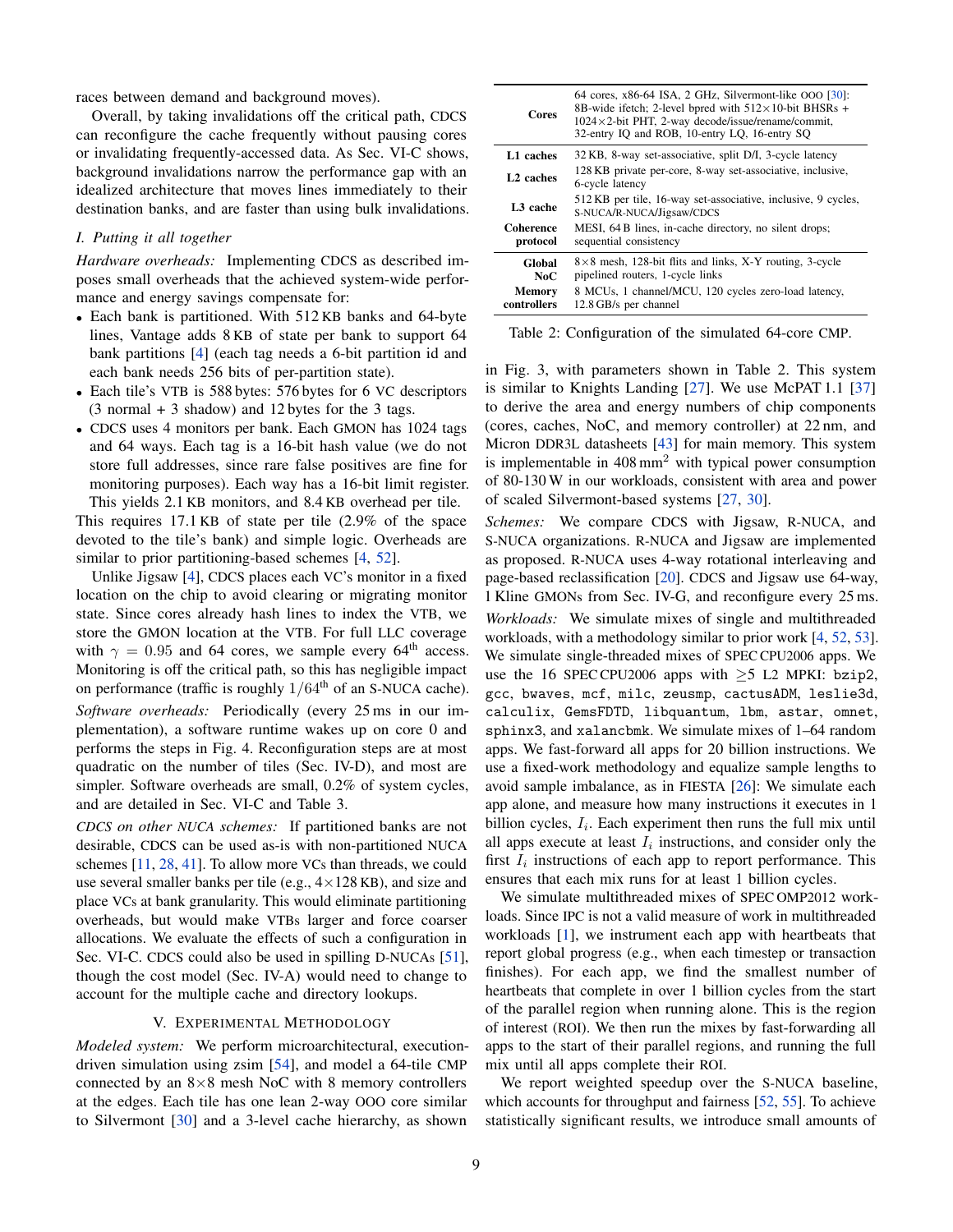<span id="page-9-1"></span>

(a) Distribution of weighted (b) Avg. on-chip latency (c) Avg. off-chip latency (d) Breakdown of avg. on-chip (e) Breakdown of avg. speedups over S-NUCA. on LLC accesses. (due to LLC misses). network traffic per instruction. energy per instruction.

Figure 11: Evaluation of S-NUCA, R-NUCA, Jigsaw, and CDCS across 50 mixes of 64 SPEC CPU2006 apps on a 64-core CMP.

non-determinism as in [\[1\]](#page-12-54), and perform enough runs to achieve 95% confidence intervals  $\leq$ 1%.

## VI. EVALUATION

#### <span id="page-9-2"></span><span id="page-9-0"></span>*A. Single-threaded mixes*

[Fig. 11a](#page-9-1) shows the distribution of weighted speedups that S-NUCA, R-NUCA, Jigsaw, and CDCS achieve in 50 mixes of 64 randomly-chosen, memory-intensive SPEC CPU2006 applications. We find that S-NUCA and R-NUCA are insensitive to thread placement (performance changes by  $\leq 1\%$ ): S-NUCA because it spreads accesses among banks, and R-NUCA because its policies cause little contention, as explained in [Sec.](#page-1-0) II-B. Therefore, we report results for both with a *random* scheduler, where threads are placed randomly at initialization, and stay pinned. We report Jigsaw results with two schedulers: *random* (Jigsaw+R) and *clustered* (Jigsaw+C), as in Sec. [II-B.](#page-1-0) As we will see, neither choice is better in general—different mixes prefer one over the other. Each line shows the weighted speedup of a single scheme over the S-NUCA baseline, sorted along workload mixes  $(x$ -axis) by improvement (inverse CDF).

[Fig. 11a](#page-9-1) shows that CDCS significantly improves system performance, achieving 46% gmean weighted speedup and up to 76%. Jigsaw+R achieves 38% gmean weighted speedup and up to 64%, Jigsaw+C achieves 34% gmean weighted speedup and up to 59%, and R-NUCA achieves 18% gmean weighted speedup and up to 23%. Jigsaw+C shows near-pathological behavior, as different instances of the same benchmark are placed close by, introducing capacity contention and hurting latency when they get large VCs (as in [Fig. 1b\)](#page-1-1). Jigsaw+R avoids this behavior and performs better, but CDCS avoids capacity contention much more effectively and attains higher speedups across all mixes. CDCS and Jigsaw widely outperform R-NUCA, as R-NUCA does not manage capacity efficiently in heterogeneous workload mixes [\(Sec. II-B\)](#page-1-0).

[Fig. 11](#page-9-1) gives more insight into these differences. [Fig. 11b](#page-9-1) shows the average network latency incurred by LLC accesses across all mixes [\(Eq. 2\)](#page-4-3), normalized to CDCS, while [Fig. 11c](#page-9-1) compares off-chip latency [\(Eq. 1\)](#page-4-2). S-NUCA incurs  $11 \times$  more on-chip network latency than CDCS on L2-LLC accesses, and 23% more off-chip latency. R-NUCA classifies most pages as private and maps them to the nearest bank, so its network latency for LLC accesses is negligible. However, the lack of capacity management degrades off-chip latency by 46% over CDCS. Jigsaw+C, Jigsaw+R and CDCS achieve similar off-chip latency, but Jigsaw+C and Jigsaw+R have  $2 \times$  and 51% higher on-chip network latency for LLC accesses than CDCS.

[Fig. 11d](#page-9-1) compares the network traffic of different schemes, measured in flits, and split in L2-to-LLC and LLC-to-memory traffic. S-NUCA incurs  $3 \times$  more traffic than CDCS, most of it due to LLC accesses. For other schemes, traffic due to LLC misses dominates, because requests are interleaved across memory controllers and take several hops [\(Sec. III\)](#page-3-0). We could combine these schemes with NUMA-aware techniques [\[14,](#page-12-15) [15,](#page-12-56) [39,](#page-12-57) [57,](#page-12-17) [59,](#page-12-18) [60\]](#page-12-58) to further reduce this traffic. Though not explicitly optimizing for it, CDCS achieves the lowest traffic.

Because CDCS improves performance and reduces network and memory traffic, it reduces energy as well. [Fig. 11e](#page-9-1) shows the average energy per instruction of different organizations. Static energy (including chip and DRAM) decreases with higher performance, as each instruction takes fewer cycles. S-NUCA spends significant energy on network traversals, but other schemes make it a minor overhead; and R-NUCA is penalized by its more frequent memory accesses. Overall, Jigsaw+C, Jigsaw+R and CDCS reduce energy by 33%, 34% and 36% over S-NUCA, respectively.

CDCS benefits apps with large cache-fitting footprints, such as omnet, xalanc, and sphinx3, the most. They require multibank VCs to work well, and benefit from lower access latencies. Apps with smaller footprints benefit from the lower contention, but their speedups are moderate.

[Fig. 12a](#page-10-1) shows how each of the proposed techniques in CDCS improves performance when applied to Jigsaw+R individually. We show results for latency-aware allocation (+L), thread placement (+T), and refined data placement (+D); +LTD is CDCS. Since cache capacity is scarce, latency-aware allocation helps little, whereas thread and data placement achieve significant, compounding benefits.

*Under-committed systems:* [Fig. 13](#page-10-2) shows the weighted speedups achieved by S-NUCA, R-NUCA, Jigsaw+R, Jigsaw+C, and CDCS when the 64-core CMP is under-committed: each set of bars shows the gmean weighted speedup when running 50 mixes with an increasing number of single-threaded applications per mix, from 1 to 64. Besides characterizing these schemes on CMPs running at low utilization (e.g., due to limited power or parallelism), this scenario is similar to introducing a varying number of non-intensive benchmarks, for which LLC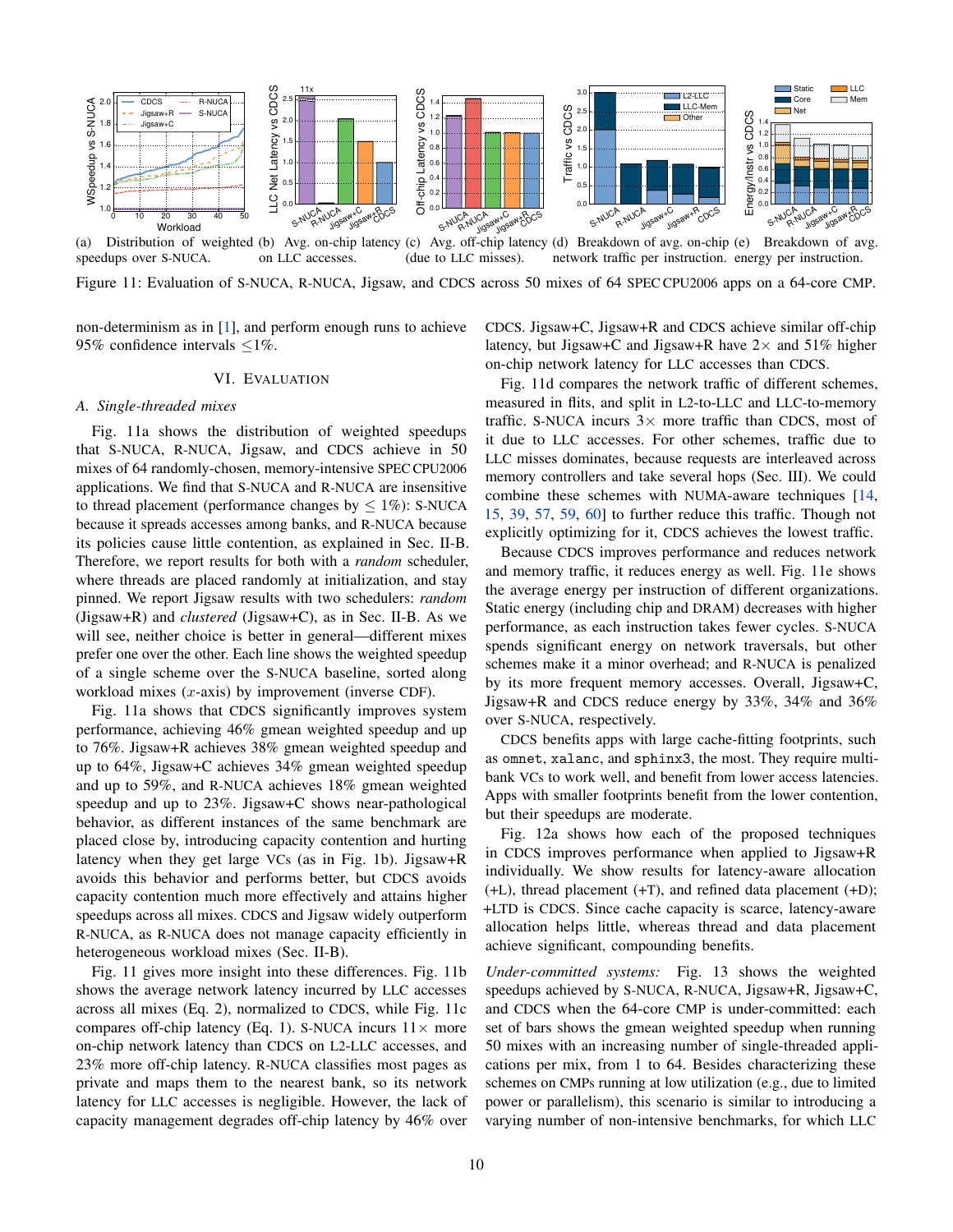<span id="page-10-1"></span>

Figure 12: Factor analysis of CDCS with 50 mixes of 64 and 4 SPEC CPU2006 applications on a 64-core CMP.

<span id="page-10-2"></span>

Figure 13: Weighted speedups for 50 mixes of 1, 2, 4, 6, 8, 16, 32, and 64 SPEC CPU2006 applications on a 64-core CMP.

performance is a second-order effect.

[Fig. 13](#page-10-2) shows that CDCS maintains high weighted speedups throughout the whole range, while Jigsaw+R and Jigsaw+C work poorly on 1–8 app mixes. To see why, [Fig. 14](#page-10-3) shows the weighted speedup distribution and network traffic breakdown for the 4-app case. On-chip latency (L2-LLC) dominates Jigsaw's latency. In these mixes, cache capacity is plentiful, so large VC allocations hurt on-chip latency more than they help off-chip latency. CDCS's latency-aware allocation avoids using banks when detrimental, and yields most of the speedup in the 4-app mixes, as shown in [Fig. 12b.](#page-10-1) At 4 apps, CDCS achieves 28% gmean weighted speedup, while Jigsaw+R sees 17% and Jigsaw+C sees 6%. Overall, latency-aware allocation becomes more important as capacity becomes plentiful.

### <span id="page-10-5"></span>*B. Multithreaded mixes*

[Fig. 15a](#page-10-4) shows the distribution of weighted speedups for 50 mixes of eight 8-thread SPEC OMP2012 applications (64 threads total) running on the 64-core CMP. CDCS achieves gmean weighted speedup of 21%. Jigsaw+R achieves 14%, Jigsaw+C achieves 19%, and R-NUCA achieves 9%. Trends are reversed: on multi-threaded benchmarks, Jigsaw works better with clustered thread placement than with random (S-NUCA and R-NUCA are still insensitive). CDCS sees smaller benefits over Jigsaw+C. [Fig. 15b](#page-10-4) shows that they get about the same network traffic, while others are noticeably worse.

[Fig. 16a](#page-11-2) shows the distribution of weighted speedups with under-committed system running mixes of four 8-thread applications. CDCS increases its advantage over Jigsaw+C, as it has more freedom to place threads. CDCS dynamically clusters or spreads each process as the context demands: shared-heavy processes are clustered, and private-heavy processes are spread

<span id="page-10-3"></span>

Figure 14: Weighted speedup distribution and traffic breakdown of 50 mixes of 4 SPEC CPU2006 apps on a 64-core CMP.

<span id="page-10-4"></span>

Figure 15: Weighted speedup distribution and traffic breakdown of 50 mixes of eight 8-thread SPEC OMP2012 apps on a 64-core CMP.

out. [Fig. 16b](#page-11-2) illustrates this behavior by showing the thread and data placement of a specific mix, where one of the apps, mgrid (process P0), is private and intensive, and the others, md (P1), ilbdc (P2), and nab (P3) access mostly shared data. CDCS gives most capacity to mgrid, spreads its threads over the CMP, and tightly clusters P1–3 around their shared data.

From the results of Sec. [VI-A](#page-9-2) and Sec. [VI-B,](#page-10-5) we can see that Jigsaw+R and Jigsaw+C help different types of programs, but no option is best in general. Yet by jointly placing threads and data, CDCS always provides the highest performance across all mixes. Thus, beyond improving performance, CDCS provides an important advantage in *guarding against pathological behavior incurred by fixed policies*.

# <span id="page-10-0"></span>*C. CDCS analysis*

*Reconfiguration overheads:* [Table 3](#page-11-0) shows the CPU cycles spent, on average, in each of the steps of the reconfiguration procedure. Overheads are negligible: each reconfiguration consumes a mere 0.2% of system cycles. Sparse GMON curves improve Peekahead's runtime, taking 1.2 Mcycles at 64 cores instead of the 7.6 Mcycles it would require with 512-way UMONs [\[4\]](#page-12-5). Although thread and data placement have quadratic runtime, they are practical even at thousands of cores (1.2% projected overhead at 1024 cores).

*Alternative thread and data placement schemes:* We have considered more computationally expensive alternatives for thread and data placement. First, we explored using integer linear programming (ILP) to produce the best achievable data placement. We formulate the ILP problem by minimizing [Eq. 2](#page-4-3) subject to the bank capacity and VC allocation constraints, and solve it in Gurobi [\[19\]](#page-12-59). ILP data placement improves weighted speedup by 0.5% over CDCS on 64-app mixes. However, Gurobi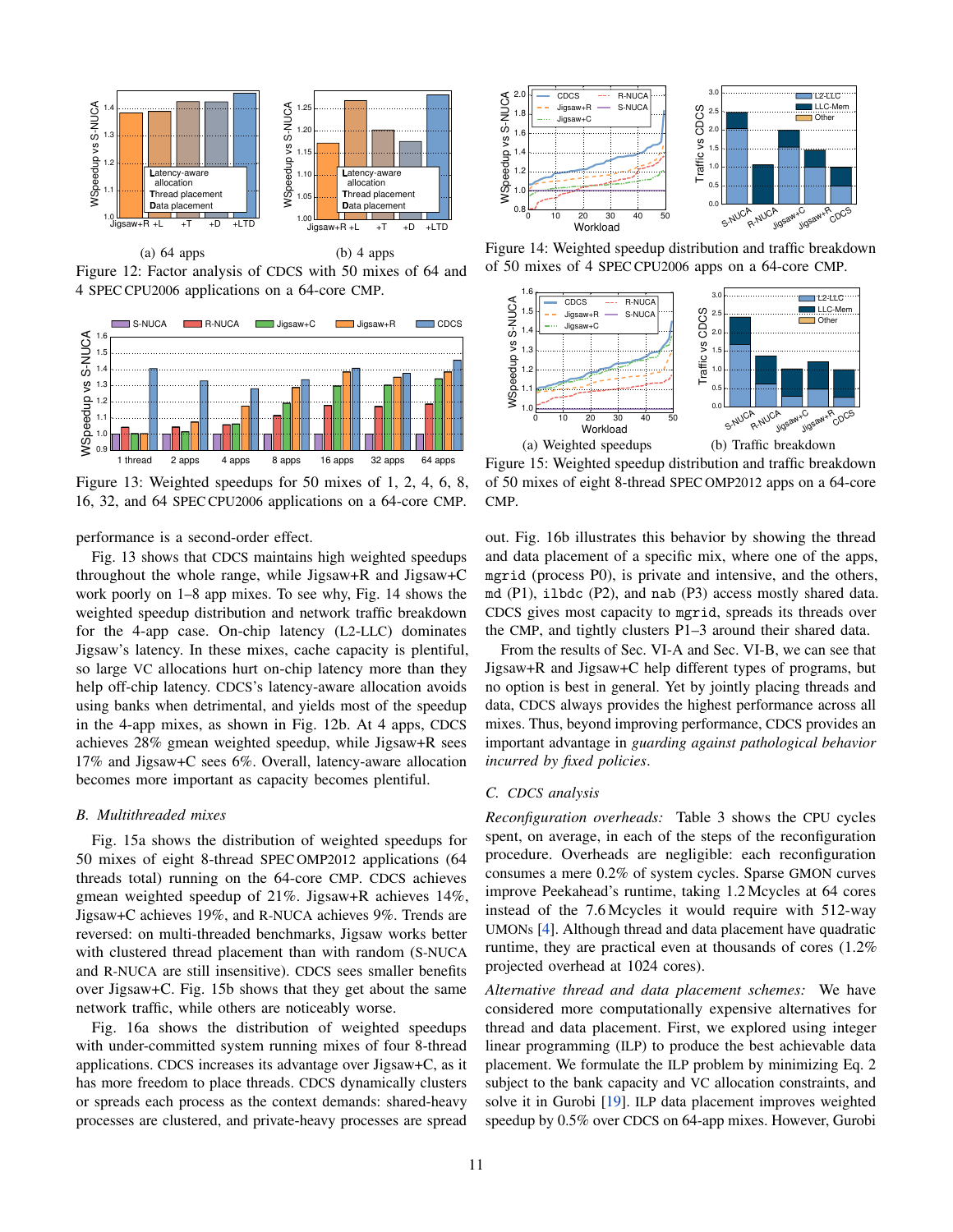<span id="page-11-2"></span>

Figure 16: Weighted speedups for 50 mixes of four 8-thread SPEC OMP2012 apps (32 threads total) on a 64-core CMP, and case study with private-heavy and shared-heavy apps.

<span id="page-11-0"></span>

| <b>Threads / Cores</b>           | 16 / 16 | 16 / 64 | 64 / 64 |
|----------------------------------|---------|---------|---------|
| Capacity allocation (Mcycles)    | 0.30    | 0.30    | 1.20    |
| Thread placement (Mcycles)       | 0.29    | 0.80    | 3.44    |
| Data placement (Mcycles)         | 0.13    | 0.36    | 1.85    |
| Total runtime (Mcycles)          | 0.72    | 1.46    | 6.49    |
| Overhead @ $25 \text{ ms } (\%)$ | 0.09    | 0.05    | 0.20    |

Table 3: CDCS runtime analysis. Avg Mcycles per invocation of each reconfiguration step, total runtime, and relative overhead.

takes about 219 Mcycles to solve 64-cores, far too long to be practical. We also formulated the joint thread and data placement ILP problem, but Gurobi takes at best tens of minutes to find the solution and frequently does not converge.

Since using ILP for thread placement is infeasible, we have implemented a simulated annealing [\[61\]](#page-12-60) thread placer, which tries 5000 rounds of thread swaps to find a high-quality solution. This thread placer is only 0.6% better than CDCS on 64-app runs, and is too costly (6.3 billion cycles per run).

We also explored using METIS [\[31\]](#page-12-61), a graph partitioning tool, to jointly place threads and data. We were unable to outperform CDCS. We observe that graph partitioning methods recursively divide threads and data into equal-sized partitions of the chip, splitting around the center of the chip first. CDCS, by contrast, often clusters one application around the center of the chip to minimize latency. In trace-driven runs, graph partitioning increases network latency by 2.5% over CDCS.

*Geometric monitors:* 1K-line, 64-way GMONs match the performance of 256-way UMONs. UMONs lose performance below 256 ways because of their poor resolution: 64-way UMONs degrade performance by 3% on 64-app mixes. In contrast, unrealistically large 16K-line, 1K-way UMONs are only 1.1% better than 64-way GMONs.

*Reconfiguration schemes:* We evaluate several LLC reconfiguration schemes: demand moves plus background invalidations (as in CDCS), bulk invalidations (as in Jigsaw), and idealized, instant moves. The main benefit of demand moves is avoiding global pauses, which take 114 Kcycles on average, and up to 230 Kcycles. While this is a 0.23% overhead if reconfigurations are performed every 50 Mcycles (25 ms), many applications cannot tolerate such pauses [\[16,](#page-12-62) [46\]](#page-12-63). [Fig. 17](#page-11-3) shows a trace of aggregate IPC across all 64 cores during one representative

<span id="page-11-3"></span>



Figure 17: IPC throughput of a 64-core CMP with various data movement schemes during one reconfiguration.

Figure 18: Weighted speedup of 64-app mixes for various data movement schemes vs. reconfiguration period.

reconfiguration. This trace focuses on a small time interval to show how performance changes right after a reconfiguration, which happens at 200 Kcycles. By serving lines with demand moves, CDCS prevents pauses and achieves smooth reconfigurations, while bulk invalidations pause the chip for 100 Kcycles in this case. Besides pauses, bulk invalidations add misses and hurt performance. With 64 apps [\(Fig. 11\)](#page-9-1), misses are already frequent and per-thread capacity is scarce, so the average slowdown is 0.5%. With 4 apps [\(Fig. 14\)](#page-10-3), VC allocations are larger and threads take longer to warm up the LLC, so the slowdown is 1.4%. Note that since SPEC CPU2006 is stable for long phases, these results may underestimate overheads for apps with more time-varying behavior. [Fig. 18](#page-11-3) compares the weighted speedups of different schemes when reconfiguration intervals increase from 10 Mcycles to 100 Mcycles. CDCS outperforms bulk invalidations, though differences diminish as reconfiguration interval increases.

<span id="page-11-1"></span>*Bank-partitioned NUCA:* CDCS can be used without finegrained partitioning [\(Sec.](#page-8-1) IV-I). With the parameters in [Table 2](#page-8-2) but 4 smaller banks per tile, CDCS achieves 36% gmean weighted speedup (up to 49%) over S-NUCA in 64-app mixes, vs. 46% gmean with partitioned banks. This difference is mainly due to coarser-grain capacity allocations, as CDCS allocates full banks in this case.

## VII. CONCLUSIONS

We have identified how thread placement impacts NUCA performance, and presented CDCS, a practical technique to perform coordinated thread and data placement. CDCS uses a combination of hardware and software techniques to achieve performance close to idealized schemes at low overheads. As a result, CDCS improves performance and energy efficiency over both thread clustering and state-of-the-art NUCA techniques.

## ACKNOWLEDGMENTS

We sincerely thank Christina Delimitrou, Joel Emer, Mark Jeffrey, Harshad Kasture, Suvinay Subramanian, and the anonymous reviewers for their helpful feedback on prior versions of this manuscript. This work was supported in part by NSF grant CCF-1318384 and by DARPA PERFECT under contract HR0011-13-2-0005. Po-An Tsai was partially supported by a MIT EECS Jacobs Presidential Fellowship.